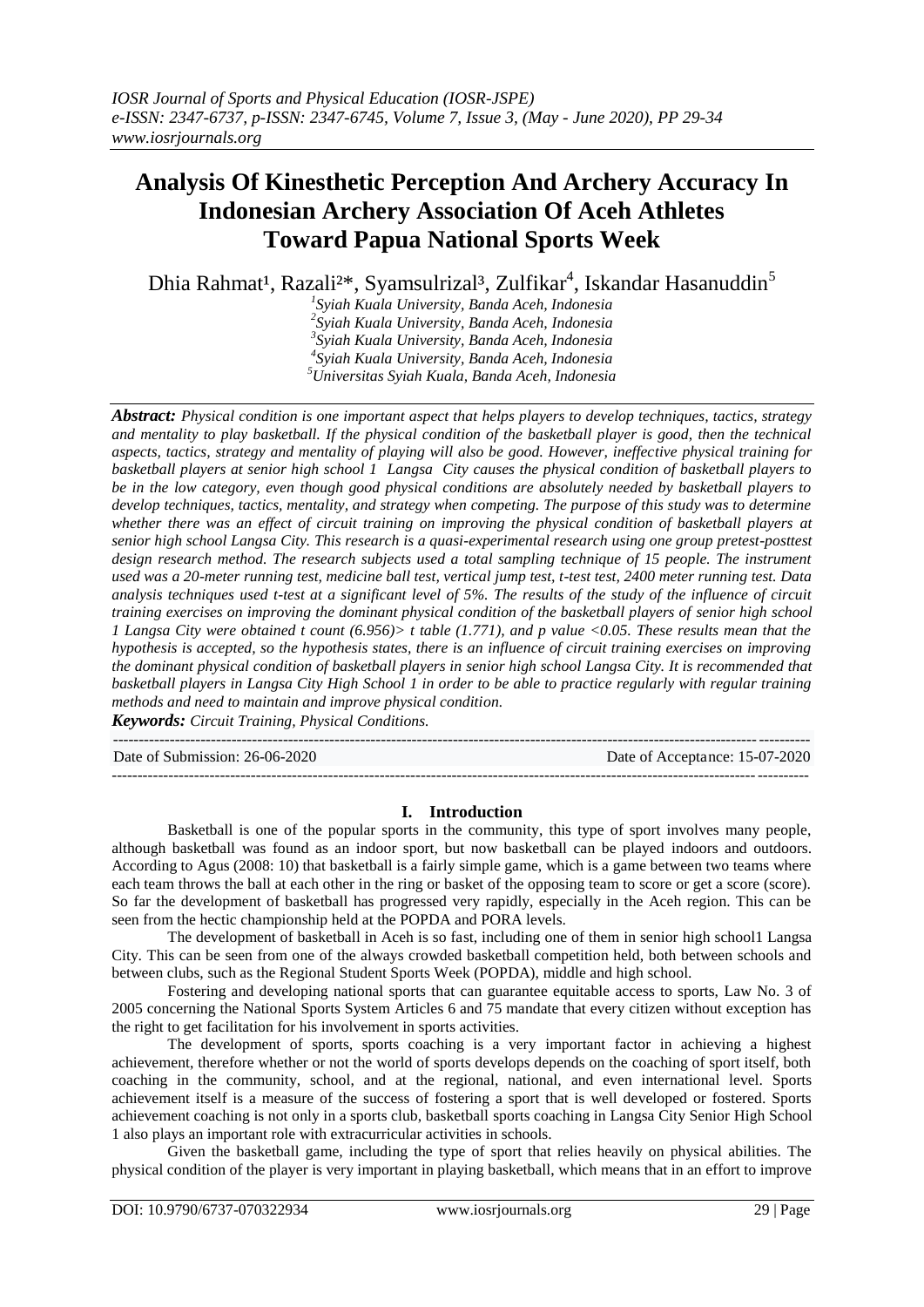physical conditions all of these components must be developed. The importance of the physical condition must be realized by the coach and of course by the player himself, the aim is to find out early on whether a player's physical condition will be able to hinder performance or appearance in competition. In addition, what is far more important is through basketball, players are expected to be able to work productively and efficiently and to achieve optimally because they are supported by the physical conditions they have.

Activities carried out by basketball players from Langsa City Senior High School 1 both in training and competing, players must have good physical condition and be trained. However the activities carried out by players, then there are elements or components that must be considered are elements of physical condition. Players who have good physical condition, then these players can perform various activities without experiencing significant fatigue. Therefore this physical condition is the most important element in every movement or activity carried out by the player. Without a physical condition on the player's body, the player cannot perform sports activities to the maximum.

Improving the quality of players a lot of components that support, this shows that the components of physical conditions such as balance, strength, speed, endurance and flexibility are not yet known. In fact, on the field, the physical condition level of the players of Senior High School 1 Kota Langsa is unknown between players and those who the other. According to Sugiyanto (1996: 38), physical ability is the ability to function organs in physical activity. Physical ability is very important to support developing psychomotor activities. Skillful movements can be carried out if the physical abilities are adequate.

Physical condition can reach an optimal point if the exercise starts at an early age and is carried out continuously. Physical condition is the physical condition of a person at a certain time to do a job that is used as a burden. Physical condition is one of the prerequisites indispensable in any attempt to improve the performance of a player, it is even said to be the basis of the starting point of a sports achievement start.

In general, the physical conditions required in each sport are the same, meaning that each branch of sport requires physical conditions in an effort to achieve optimal performance, as well as in basketball. A player can be said to be in a state of good physical condition, if he is able to carry out activities that are charged to him or what he does without excessive fatigue. Physical condition plays a very important role in maintaining or increasing the level of physical fitness. If the level of physical condition of a player is in good condition then for the application of techniques and tactics in the game will be mastered and the movements carried out effectively and efficiently.

Sarumpet (2003: 24) physical condition is the physical condition of a person at a certain time to do something that is a burden. A person can be said to be in good physical condition if he is able to do the work that is charged to him or he wants to do without excessive fatigue. The elements of physical condition are strength (strengh), speed (speed), endurance (endurance), and skill (skill / agility).

Physical condition training must be organized, designed and carried out properly and systematically so that it can improve physical fitness and increase the biomotoric abilities needed. Biomotor components consist of: Strength, Endurance, Speed, Determination, and Coordination (Rusli, 2000: 62). According to Prawira in Prihanto (2016: 5) that elements of the dominant physical condition in basketball are aerobic endurance, arm muscle explosive power, speed, agility and leg muscle explosive power.

Given the limited training time that only lasts two hours in one meeting each week, it is not possible for players to develop their talents or talents to be better including improving the physical condition of the player, the coach proposes additional training hours to the Head of Senior High School 1 Langsa City to provide a training policy additional extracurricular hours. One of them sports games including basketball. The basketball training in Langsa City Senior High School 1 runs according to schedule. With practice three times a week, where one meeting emphasizes technique, the second meeting emphasizes tactics and the next meeting emphasizes physical. Physical training that is applied to basketball players at Senior High School 1 Langsa only once a week cannot improve good physical quality in achieving performance.

Based on the results of observations and observations can be described that the forms of circuit training must be reviewed directly knowing the effectiveness of the effect of circuit training on the physical condition of the player. then based on the above the researcher wants to conduct a research on the Effect of Circuit Training Method on the Improvement of the dominant Physical Conditions of the Basketball Players of Senior High School 1 Langsa City in 2019.

# **II. Research Methods**

The research method used in this study is an experimental method. This method was chosen to find out certain symptoms through the treatments imposed on the experimental sample. As Sudjana, (1989: 109) explains "factorial experiments are experiments that almost or all levels of a factor are combined or crossed with all other levels that exist in that experiment".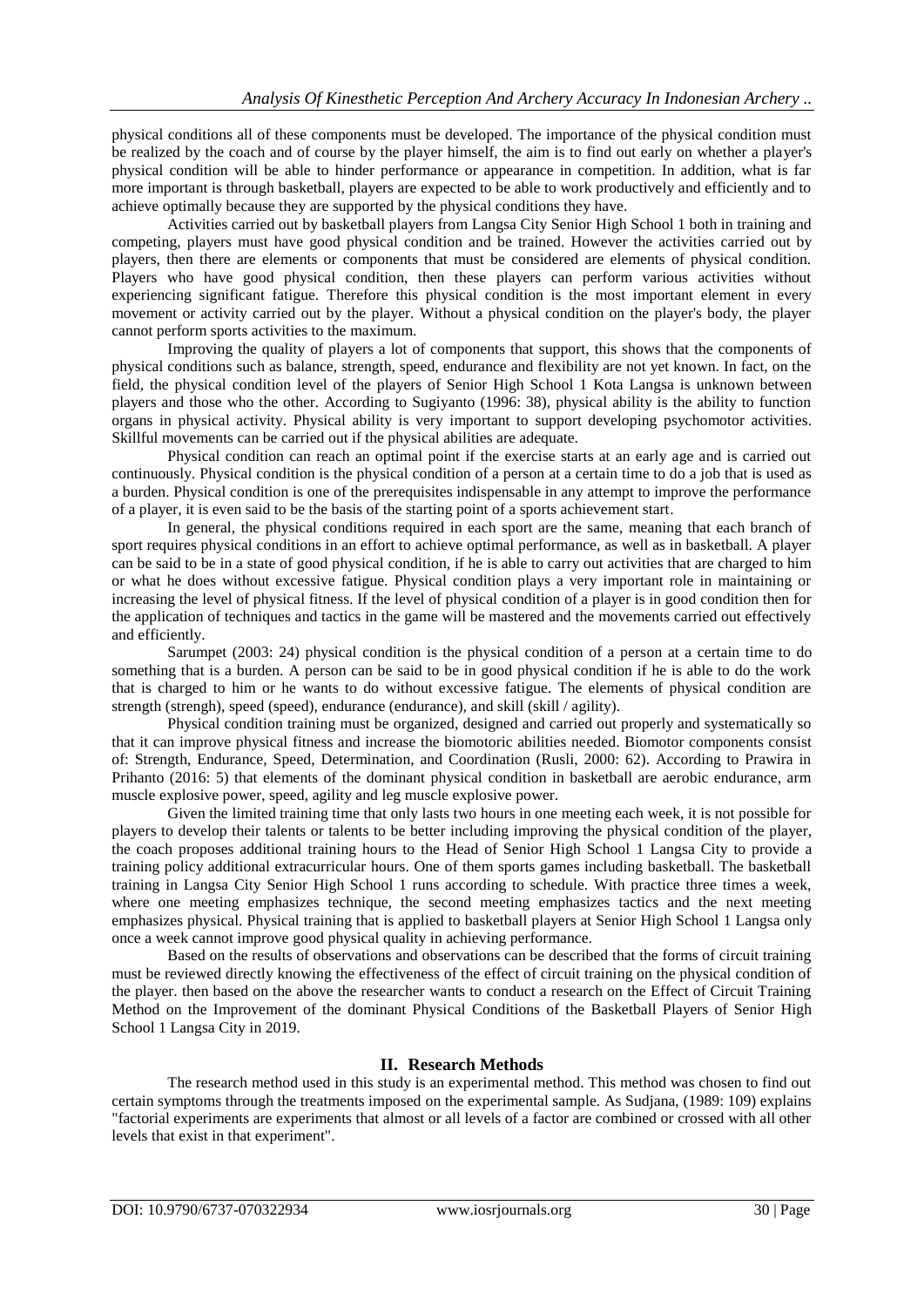Observations made during the course of the experiment that is observing the effects arising from the treatment (treatment) imposed on the experimental sample. For research activities that use the field experiment method, the design can consist of several types, depending on how many variables will be examined.

Based on the research approach above, in order to give meaning to research data effectively and efficiently, the study chose the one group pretest posttest design. Notoadmodjo (2002: 56) in this design does not have a comparison (control), but at least the first observation (pretest) has been made that allows to test changes that occur after the existence of the experiment (program).

The research method used in this study is an experimental method. This method was chosen to find out certain symptoms through the treatments imposed on the experimental sample. As Sudjana, (1989: 109) explains "factorial experiments are experiments that almost or all levels of a factor are combined or crossed with all other levels that exist in that experiment".

Observations made during the course of the experiment that is observing the effects arising from the treatment (treatment) imposed on the experimental sample. For research activities that use the field experiment method, the design can consist of several types, depending on how many variables will be examined.

Based on the research approach above, in order to give meaning to research data effectively and efficiently, the study chose the one group pretest posttest design. Notoadmodjo (2002: 56) in this design does not have a comparison (control), but at least the first observation (pretest) has been made that allows to test changes that occur after the existence of the experiment (program).

#### **III. Research Results And Discussion**

#### **1. Research Results**

Based on the overall results of the implementation of the dominant physical condition, which consists of; (1) 20 meters running test data, (2) medicine ball test data, (3) upright jump test data, (4) t-test data, and (5) 2400 meters running test data. So the raw data has been obtained in quantitative form in the form of a score that illustrates the level of dominant physical condition in the basketball players of Senior High School Langsa City. The data is divided into two groups, namely before and after conducting circuit training in a predetermined time. In managing this data, aside from being calculated manually, SPSS computer software is also used, which aims to prove the accuracy of the data obtained. The steps taken are looking for the average value (mean), standard deviation, normality test, homogeneity test, and just do the average difference test.

The data from the two groups of physical condition levels are dominant in the Langsa City 1 High School players that the average value of the physical condition for the whole player shows the numbers for each test item as follows: run 20 meters an average value of 3.37 seconds. Medicine ball an average value of 4.38 meters. Jump upright average value of 45.4 cm. T-test the average value of 10.25 seconds. Running 2400 meters an average value of 13.68 minutes.

The above shows that the average physical condition for the whole player shows the numbers for each test item as follows: Run 20 meters with an average value of 3.20 seconds. Medicine ball an average value of 4.62 meters. Jump upright average value of 48.26 cm. T-test the average value of 10.08 seconds. Running 2400 meters the average value of 12.85 minutes.

#### **2. Data Analysis**

Overall description of the pretest and posttest scores of the two groups of players before treatment and after treatment. In the details of the 20m running test, medicine ball, upright jump, t-test, and 2400 m running can be seen in the SPSS prinout below.The data normality test conducted in this study is the Kolmorogorov-Smirnov test in order to see whether the data in the results of this study are normally distributed. This test will be operated with SPSS version 16.00 if the significance value> 0.05 then the data is normally distributed, conversely if the significance value <0.05 then the data is normally distributed Santoso, (2002: 36). Based on the normality test, that the significant values for both pretest and posttest data groups are 0.219 and 0.199, so it can be explained that the two significant values are greater than 0.05, it can be interpreted that the two groups of data obtained in this study were normally distributed.

In the homogeneity test the criteria used to determine whether a test is homogeneous is if  $p > 0.05$  and F hit <F the test table is declared homogeneous, if p <0.05 and F is homogeneous. Based on the data above, it is known that the dominant physical condition of the basketball players of SMA Negeri 1 Kota Langsa obtained p values  $(0.620)$  > 0.05 and F arithmetic  $(0.249)$  <F table  $(4.41)$ . It can be concluded that the variances above are homogeneous.

T test was conducted to determine whether there was an effect of circuit training exercises on improving the dominant physical condition of basketball players in Senior High School Langsa City. Based on the t test results obtained t value  $(6.956)$  t table  $(1.771)$ , and p value <of 0.05. These results interpreted as Ho accepted, so the hypothesis states there is an influence of circuit training exercises on improving the dominant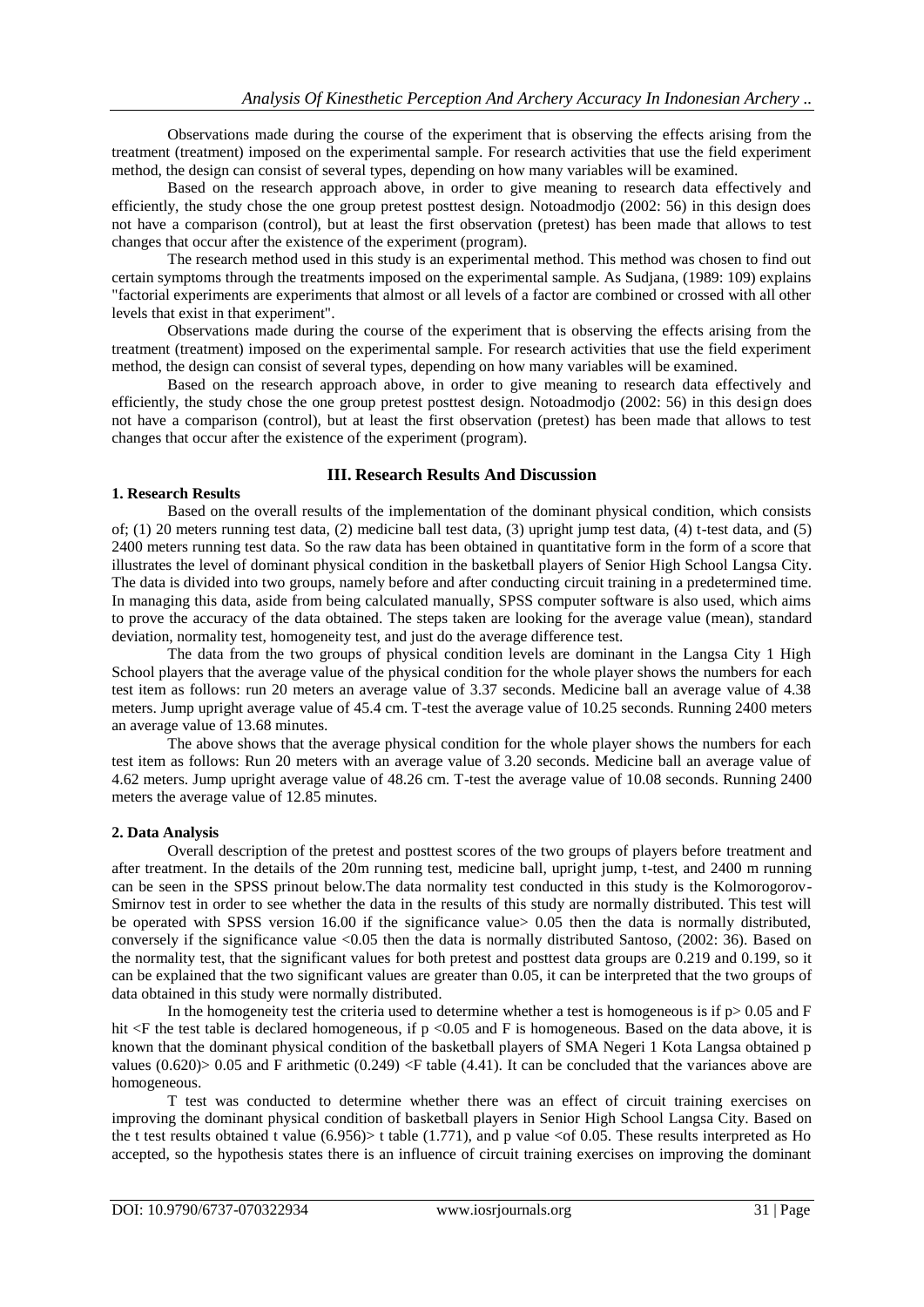condition of basketball players in SMA Negeri 1 Kota Langsa. The results of the t test for each component of the dominant physical condition are as follows:

- 1. Analysis of a 20 meters run
- a. Normality test results run 20 meters

Based on the results of the normality test that the significant values for the two dominant physical condition group data are 0.343 and 0.245, so it can be explained that the two significant values are greater than 0.05, it can be interpreted that the two data groups obtained in this study are normally distributed.

b. Homogeneity Test Results Runs 20 meters

Based on the Homogeneity test that the significant value on the 20 m running data is 0.720 so that this figure can be explained greater than 0.05, so it can be interpreted that the dominant physical condition in the basketball player overall data in this study are homogeneous, or have the same variance.

c. Different test average data of pretest and posttest run 20 meters

Based on the average difference test t count of 4.376 while the value of t table at the level of eligibility of 95% (df = 15-2) shows a figure of 1,771, so the value of t arithmetic (4.376) t table (1.771), p value  $\lt o$  of 0.05. so that it can be interpreted that there is a significant difference (real) between the two groups of data, namely the pretest and posttest on the 20 meter running test so that the hypothesis is accepted.

2. Analysis of the medicine ball test

a. Normal ball medicine test results

Based on the normality test that the significant values for the two dominant physical condition group data are 0.233 and 0.189 so it can be explained that the two significant values are greater than 0.05, it can be interpreted that the two data groups obtained in this study are normally distributed. b. Homogeneity test results of medicine ball tests

Based on the homogeneity test the significant value in medicine ball data is 0.830, so it can be explained that this figure is greater than 0.05, so it can be interpreted that the dominant physical condition in basketball players overall data in this study are homogeneous, or have the same variance.

c. Different test average pretest and posttest medicine ball test

Based on the difference test the average t count was 4.940 while the value of t table at the 95% feasibility level (df = 15-2) showed a figure of 1,771. so the value of t arithmetic (4.940) t table (1.771), p value <of 0.05. so that it can be interpreted that there is a significant difference (real) between the two groups of data, namely the pretest and posttest on the medical ball test so that the hypothesis is accepted.

3. Analysis of the vertical jump test

a. Test the normality of the upright jump test

Based on the normality test that the significant values for both the vertical jump group data are 0.214 and 0.179, so it can be explained that the two significant values are greater than 0.05, it can be interpreted that the two data groups obtained in this study are normally distributed.

b. Homogeneity test results upright jump test

Based on the homogeneity test that the significant value in the upright jump data is 0.612, so this figure can be explained greater than 0.05, so it can be interpreted that the upright jump in basketball players overall data in this study are homogeneous, or have the same variance.

c. Difference test of average of pretest and posttest jump test

Based on the average difference test t count of 4.104 while the value of t table at the level of eligibility of 95% (df = 15-2) shows a figure of 1,771, so the value of t arithmetic (4.104) t table (1.771), p value  $\le$  of 0.05. so that it can be interpreted that there is a significant difference (real) between the two groups of data, namely the pretest and posttest in the upright jump test so that the hypothesis is accepted.

#### 4. T-test analysis

#### a. T-test normality test

Based on the normality test that the significant values for both t-test group data are 0.173 and 0.170, so it can be explained that the two significant values are greater than 0.05, it can be interpreted that the two data groups obtained in this study were normally distributed.

b. Homogeneity test t-test

Based on the homogeneity test that the significant value in the t-test data is 0.862, so that this figure can be explained greater than 0.05, so it can be interpreted that the dominant physical condition in the basketball players overall data in this study are homogeneous, or have the same variance.

c. Different test of pretest and posttest t-test data

Based on the average difference test t count of 4.347 while the value of t table at the level of eligibility of 95% (df = 15-2) shows a figure of 1,771. so the value of t arithmetic (4.347) t table (1.771), p value <of 0.05. so that it can be interpreted that there is a significant difference (real) between the two groups of data, namely the pretest and posttest on the t-test so that the hypothesis is accepted.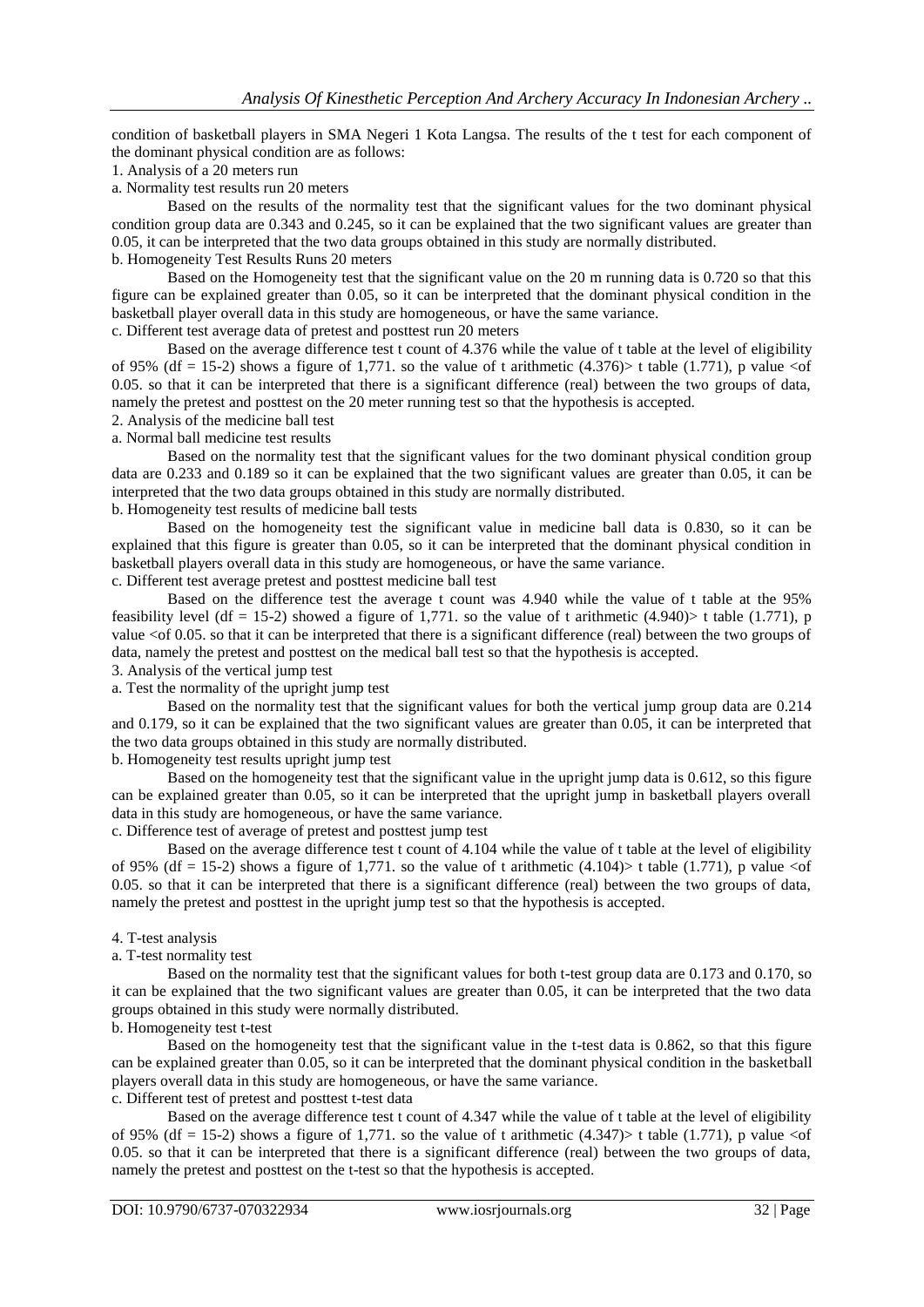#### 5. 2400 m running test analysis

a. Test normality test run 2400 m

Based on the normality test that the significant values for both data run 2400 m, namely 0.138 and 0.166, so it can be explained that the two significant values are greater than 0.05, it can be interpreted that the two data groups obtained in this study were normally distributed.

b. Homogeneity test run test 2400 m

Based on the homogeneity test that the significant value of 2400 m running data is 0.626, so that this figure can be explained greater than 0.05, so it can be interpreted that the dominant physical condition in the basketball player overall data in this study are homogeneous, or have the same variance. c. The average difference test data of the pretest and posttest run test is 2400 m

Based on the average difference test t count of 6.542 while the value of t table at the level of eligibility of 95% (df = 15-2) shows a figure of 1,771. so the value of t arithmetic (6.542) t table (1.771), p value <of 0.05. so that it can be interpreted that there is a significant difference (real) between the two groups of data, namely the pretest and posttest on the 2400 meter running test so that the hypothesis is accepted.

6. Calculation of increasing mean (mean)

An increase in the average value (mean) of the dominant physical conditions in the basketball players of Senior High School 1 Langsa City receiving circuit training can be seen in the table below;

| <b>DUIDUL 1</b>            |  |         |         |             |
|----------------------------|--|---------|---------|-------------|
| ominant Physical Condition |  | Mean    | Mean    | Enhancement |
|                            |  | Pretest | Postest |             |
| 20 meters                  |  | 3,37    | 3,20    | 0.17        |
| medicine                   |  | 4,38    | 4.62    | 0.24        |
| ht jump                    |  | 45.40   | 48.26   | 2,86        |
|                            |  | 10.25   | 10.08   | 0.55        |
| 2400 meters                |  | 13,68   | 12,85   | $_{0.83}$   |

**Table 4.1.** Increasing the mean value of the physical conditions in the basketball players in Langsa City High School 1

Based on the table above, it can be seen that the increase in the mean physical condition is dominant in basketball players in Langsa City 1 High School, after receiving circuit training treatment shows an increase in the 20 meter running test items by 0.17, medicine ball by 0.24, upright jump by 2, 86, t test amounted to 0.55, and running 2400 m amounted to 0.83 thus it can be said that there was an increase in the mean of the dominant physical condition after the basketball players of Senior High School 1 Langsa City did circuit training.

## **IV. Discussion**

Based on the results of research on circuit training methods on the dominant physical condition of basketball players in Langsa City High School 1, which consists of five test items. Measurement of the dominant physical condition in basketball players performed 20-meter running tests, medicine ball tests, upright jump tests, t-tests and 2400 meters running.

The purpose of the initial test (pretest) is to determine the physical condition of the player before being given treatment. After the initial tests (pretest) players are treated with circuit training for 1.5 months or 6 weeks. According to Muhajir (2007: 58), said that "circuit training is a sequence of exercises with one type of activity in each post between 4-12 posts". So, the treatment given is in the form of circuit training methods (circuit training) of 5 posts. The training given is: post I (squat thrust), post II (medicine ball), post III (squat Jump), post IV (goal jump) and post V (run 2.4 km). After the treatment is given, the player performs a final test (post-test) to determine changes or effects on the physical condition of the basketball players of Senior High School 1 Langsa City.

Based on the t test results obtained t value  $(6.956)$  t table  $(1.771)$ , and p value <of 0.05. These results mean that the hypothesis is accepted, so that the hypothesis states that there is an influence of circuit training on improving the dominant physical condition of basketball players in Senior High School 1 Langsa City.

 According to Sugiyono (1996: 221) said that "physical ability is the ability to function bodily organs in physical activity. Physical ability is very important to support developing physical activity. Physical ability is very important to support the development of psychomotor activities. Skillful movements can be carried out if the physical abilities are adequate. Like the players who need a good physical condition, especially to compete. The level of the physical condition of the player can be achieved if the method of physical training is carried out regularly and directed, as well as continuously, so that the built up elements of physical conditions such as endurance, agility, speed, power, to obtain achievements. Physical ability is one of the most dominant components in sporting achievement. Sports achievements will not be separated from the elements of tactics, techniques and the quality of physical conditions. A player really needs quality strength, endurance, flexibility,